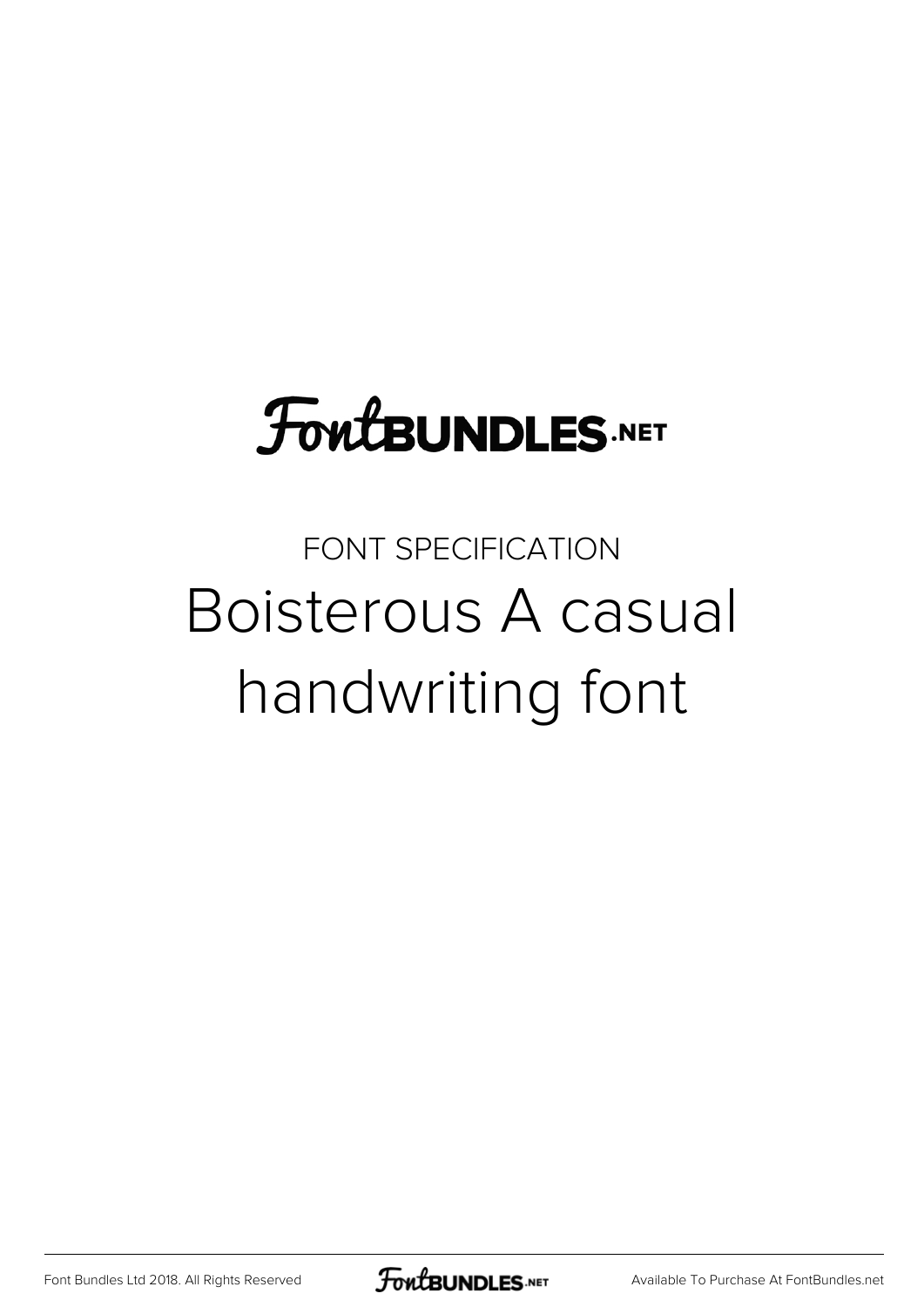#### Boisterous - Regular

**Uppercase Characters** 

# GBCDEFGHIJKLMNOPQRST UVWXYZ

Lowercase Characters

abcdefghijklmnopqrstuvw  $XYZ$ 

**Numbers** 

0123456789

**Punctuation and Symbols** 

 $j \notin f \not\models | \xi - \emptyset |$  a «  $\bigcirc$  $3<sup>2</sup>$  $\mathbf{l}$  $\begin{matrix} 0 & \lambda \end{matrix}$  $\overline{\mathbf{f}}$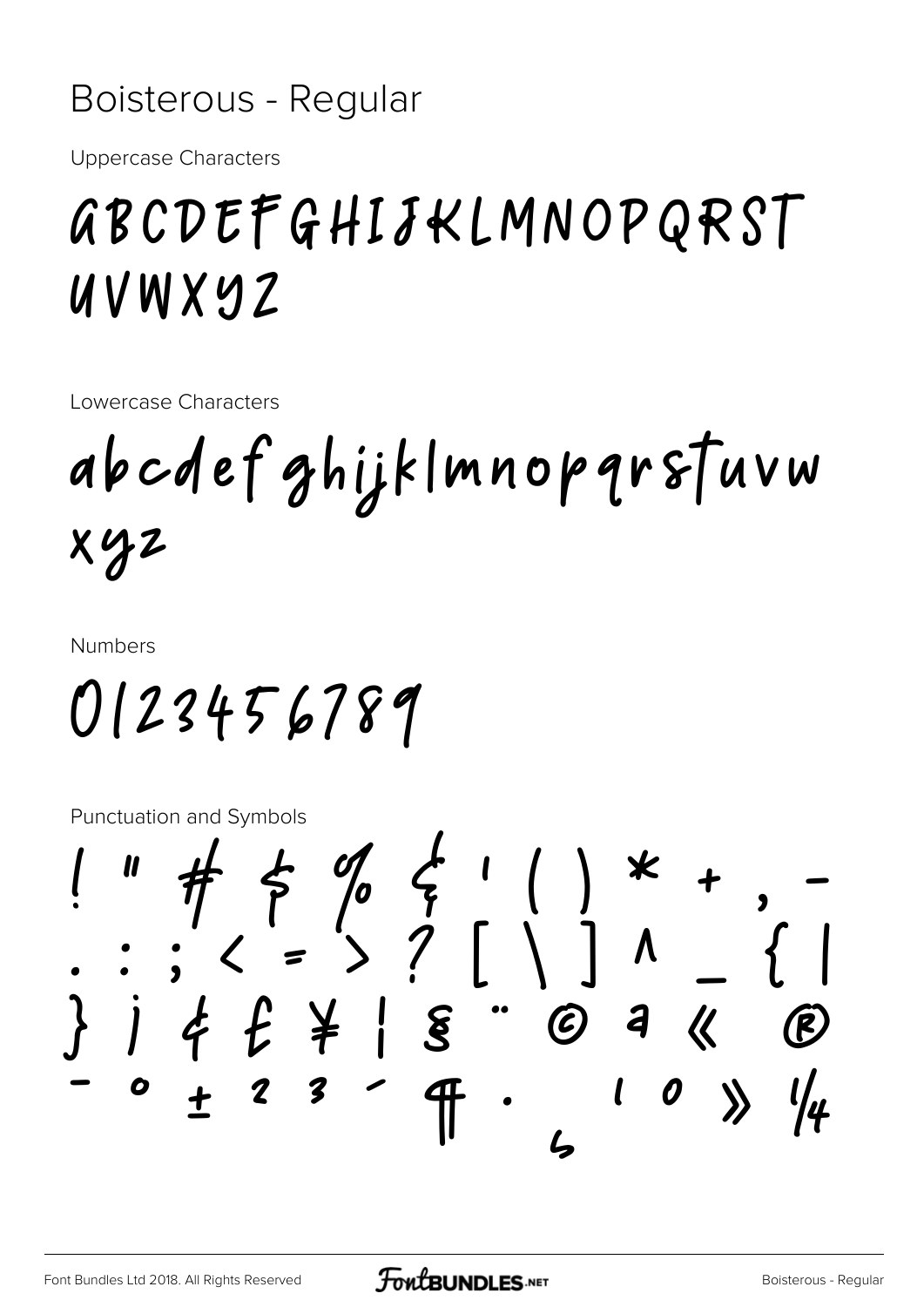

All Other Glyphs

|  |  |  | À Á Â Ã Ä Ä Å Æ Ç È                                                                    |  |
|--|--|--|----------------------------------------------------------------------------------------|--|
|  |  |  | É Ê Ë Ì Í Î Ï Đ Ñ                                                                      |  |
|  |  |  | $\delta$ $\delta$ $\delta$ $\ddot{o}$ $\ddot{o}$ $\times$ $\phi$ $\ddot{u}$ $\ddot{u}$ |  |
|  |  |  | $\hat{u}$ $\hat{u}$ $\hat{y}$ $\hat{p}$ $\hat{q}$ $\hat{a}$ $\hat{a}$ $\hat{a}$        |  |
|  |  |  | äååeçèéêë                                                                              |  |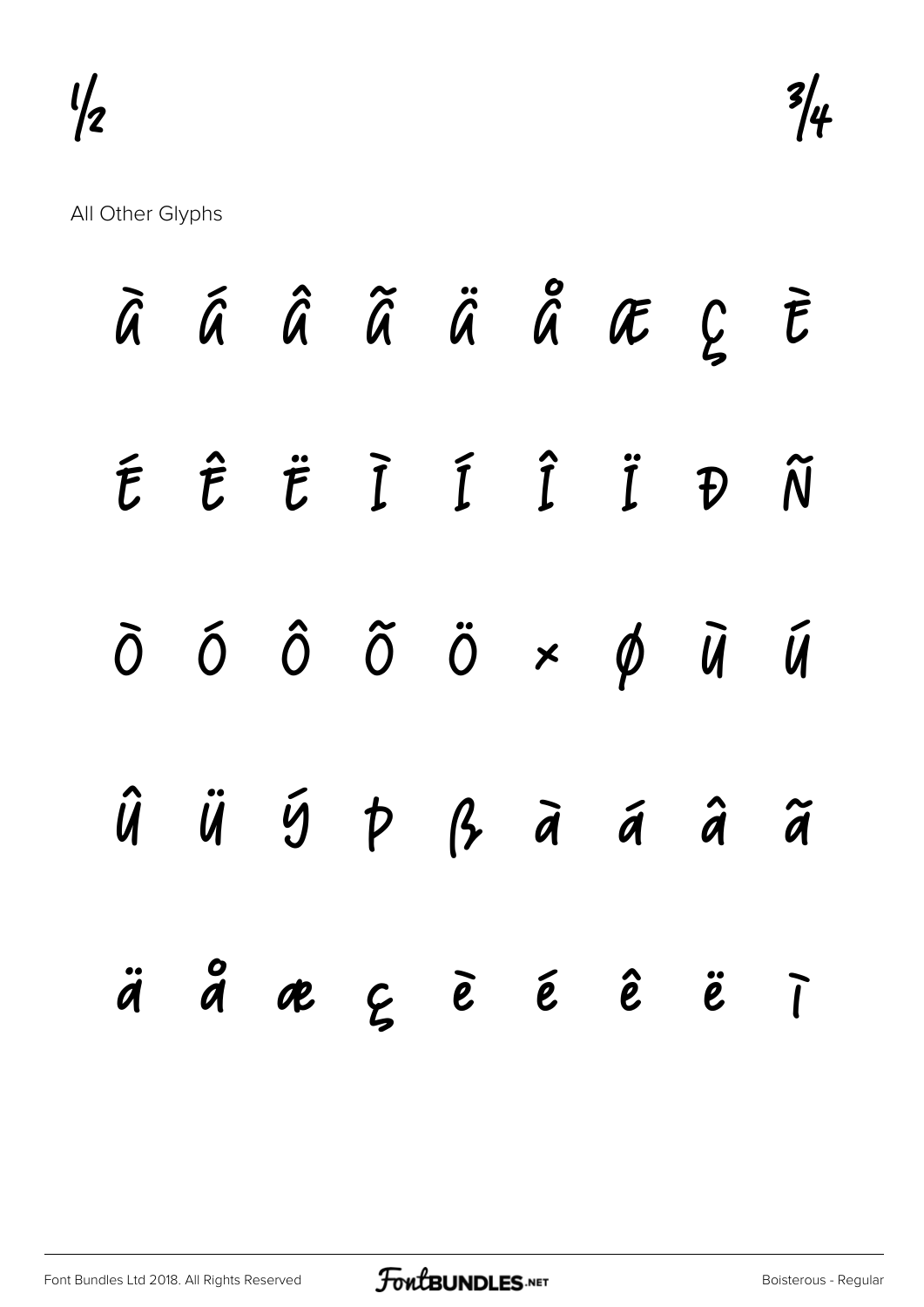|  |  |  | $\ddot{o}$ = $\phi$ $\ddot{a}$ $\ddot{a}$ $\ddot{a}$ $\ddot{a}$ $\ddot{a}$ $\ddot{b}$ $\phi$ |  |
|--|--|--|----------------------------------------------------------------------------------------------|--|
|  |  |  | ÿāā ă ă ą ą ć c                                                                              |  |
|  |  |  | Ĉ ĉ Ċ ċ Č č Ď ď Đ                                                                            |  |
|  |  |  | AĒĒĚĚĖĖĘ                                                                                     |  |
|  |  |  | $\check{t}$ ě $\hat{G}$ $\hat{g}$ $\check{G}$ $\check{g}$ $\hat{G}$ $\hat{g}$                |  |
|  |  |  | $\dot{\gamma}$ $\hat{H}$ $\hat{h}$ $\hat{H}$ $\hat{h}$ $\tilde{I}$ $\tilde{I}$ $\tilde{I}$   |  |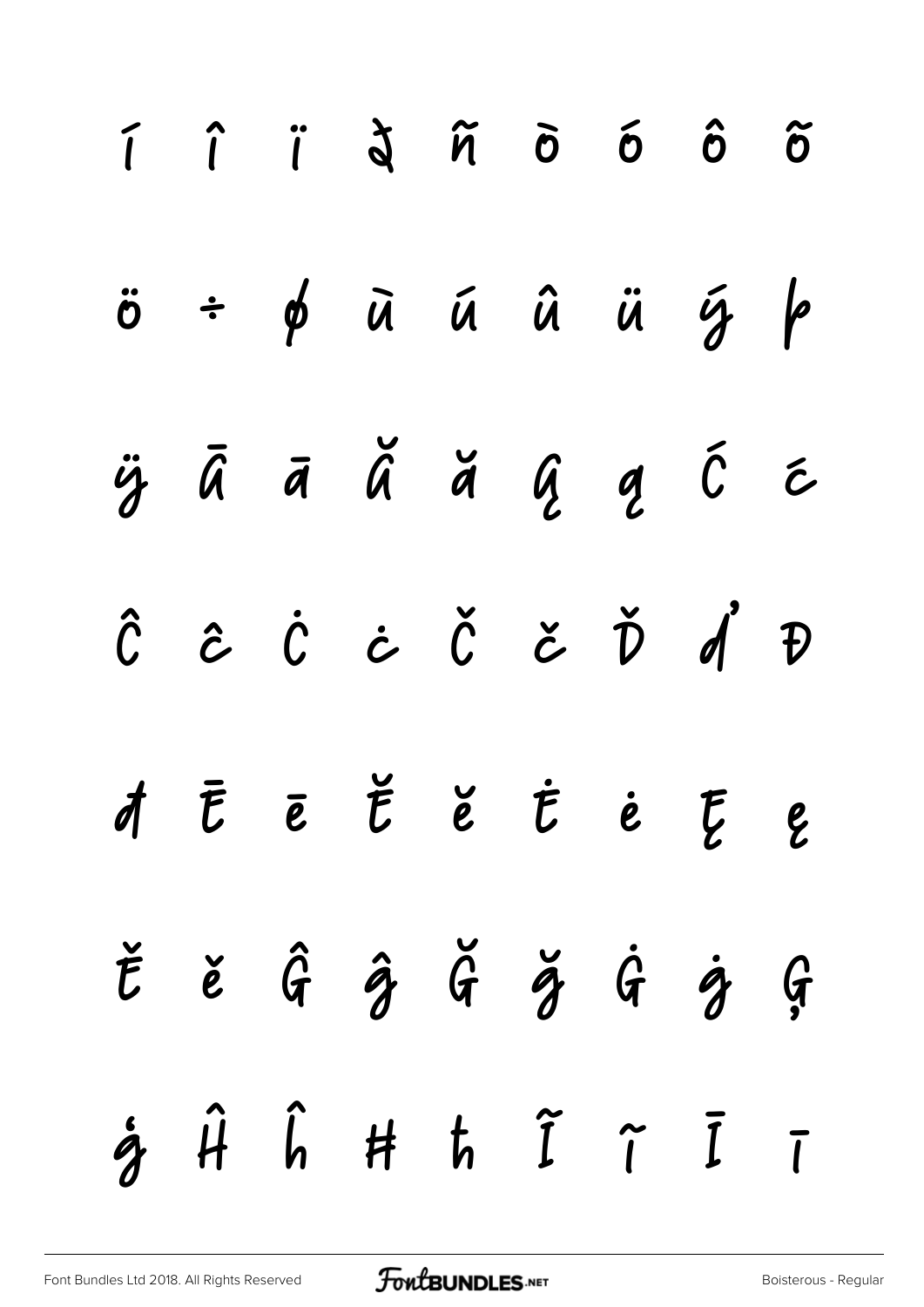|  | I I L L I I J J K                                                                                                                                                                                                                                                                                                                                                                    |  |  |  |
|--|--------------------------------------------------------------------------------------------------------------------------------------------------------------------------------------------------------------------------------------------------------------------------------------------------------------------------------------------------------------------------------------|--|--|--|
|  | $k k [i] {j l} [j]$                                                                                                                                                                                                                                                                                                                                                                  |  |  |  |
|  | $1 + i \leq n$ in the line                                                                                                                                                                                                                                                                                                                                                           |  |  |  |
|  | $\overline{0}$ $\overline{0}$ $\overline{0}$ $\overline{0}$ $\overline{0}$ $\overline{0}$ $\overline{0}$ $\overline{0}$ $\overline{0}$ $\overline{0}$ $\overline{0}$ $\overline{0}$ $\overline{0}$ $\overline{0}$ $\overline{0}$ $\overline{0}$ $\overline{0}$ $\overline{0}$ $\overline{0}$ $\overline{0}$ $\overline{0}$ $\overline{0}$ $\overline{0}$ $\overline{0}$ $\overline{$ |  |  |  |
|  | F R ŗ Ř ř Š š Ŝ ŝ                                                                                                                                                                                                                                                                                                                                                                    |  |  |  |
|  | $\S$ $\S$ $\delta$ $\check{s}$ $\int$ $\uparrow$ $\uparrow$ $\uparrow$                                                                                                                                                                                                                                                                                                               |  |  |  |
|  | t ũ ã ū ā ŭ ŭ ů å                                                                                                                                                                                                                                                                                                                                                                    |  |  |  |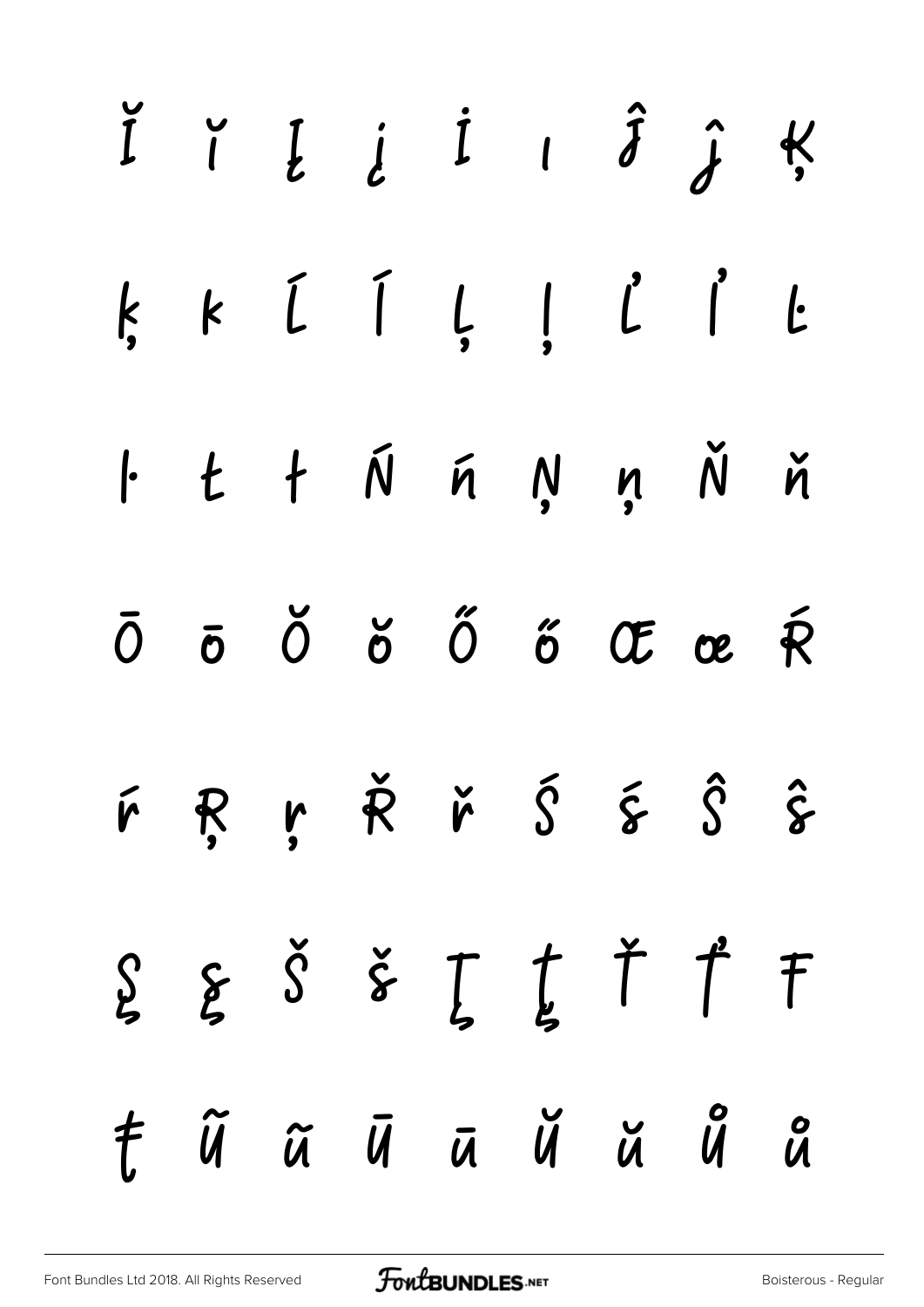|  | Ű ű Ų Ų Ŵ ŵ Ŷ ĝ Ÿ                                                                                                               |  |  |  |
|--|---------------------------------------------------------------------------------------------------------------------------------|--|--|--|
|  | ŹŹŻŻŽŽĂĂĬ                                                                                                                       |  |  |  |
|  | ř Ŏ ŏ Ŭ ŭ Æ Ē Ğ Ž                                                                                                               |  |  |  |
|  | $\check{\kappa} \check{\kappa} \varrho \varrho \tilde{\varrho} \tilde{\varrho} \check{\varrho} \check{\varrho} \check{\varrho}$ |  |  |  |
|  | $\tilde{N}$ $\tilde{n}$ $\tilde{\alpha}$ $\tilde{\phi}$ $\tilde{\phi}$ $\tilde{\alpha}$ $\tilde{\alpha}$ $\tilde{\alpha}$       |  |  |  |
|  | â t ë t e i r î r                                                                                                               |  |  |  |
|  | Ñ vi sh vi sh vi di                                                                                                             |  |  |  |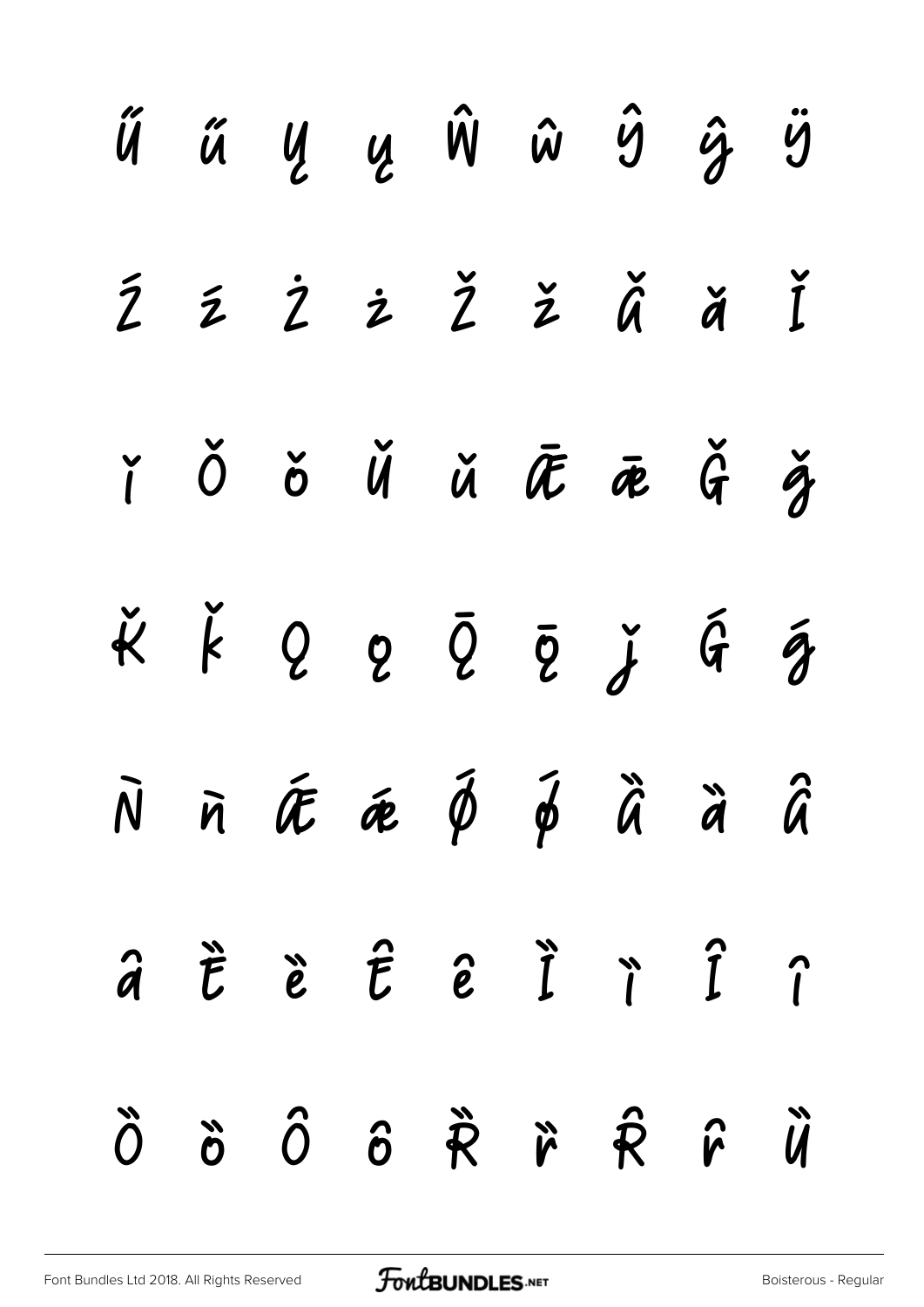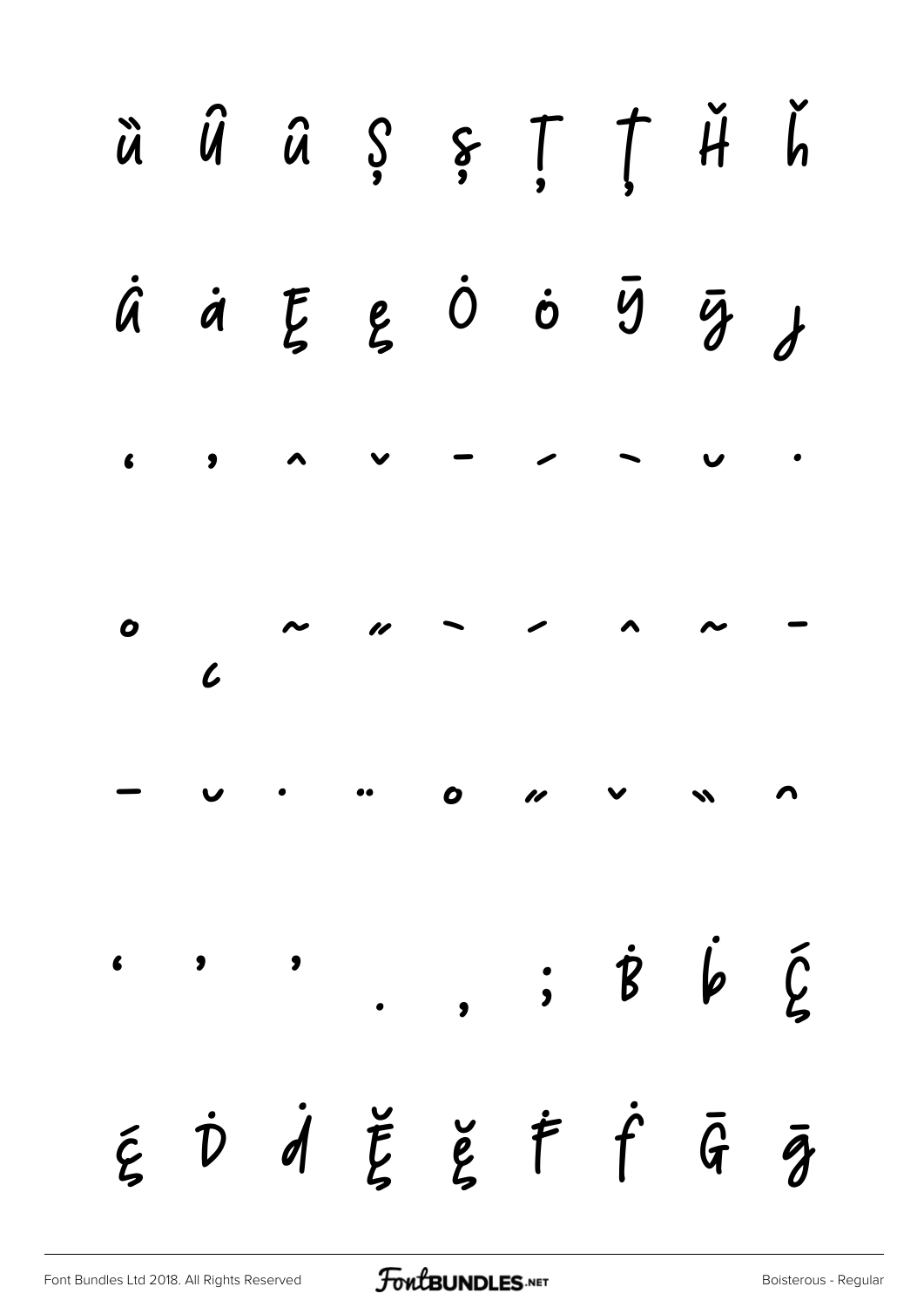|  |  | $\dot{H}$ $\dot{H}$ $\ddot{H}$ $\ddot{K}$ $\dot{K}$ $\dot{M}$ $\dot{M}$ $\dot{M}$                                                         |  |  |
|--|--|-------------------------------------------------------------------------------------------------------------------------------------------|--|--|
|  |  | m N n P p P p R r                                                                                                                         |  |  |
|  |  | $\dot{S} \quad \dot{\varepsilon} \quad \dot{\Gamma} \quad \dot{\Upsilon} \quad \tilde{V} \quad \tilde{W} \quad \tilde{W} \quad \tilde{W}$ |  |  |
|  |  | W W W W W X X X X                                                                                                                         |  |  |
|  |  | $\dot{y} \quad \dot{y} \quad \hat{z} \quad \hat{z} \quad \ddot{\uparrow} \quad \text{w} \quad \text{w} \quad \beta \quad \tilde{t}$       |  |  |
|  |  | $\tilde{e}$ $\tilde{y}$ $\tilde{y}$ $\tilde{y}$ - - -                                                                                     |  |  |
|  |  |                                                                                                                                           |  |  |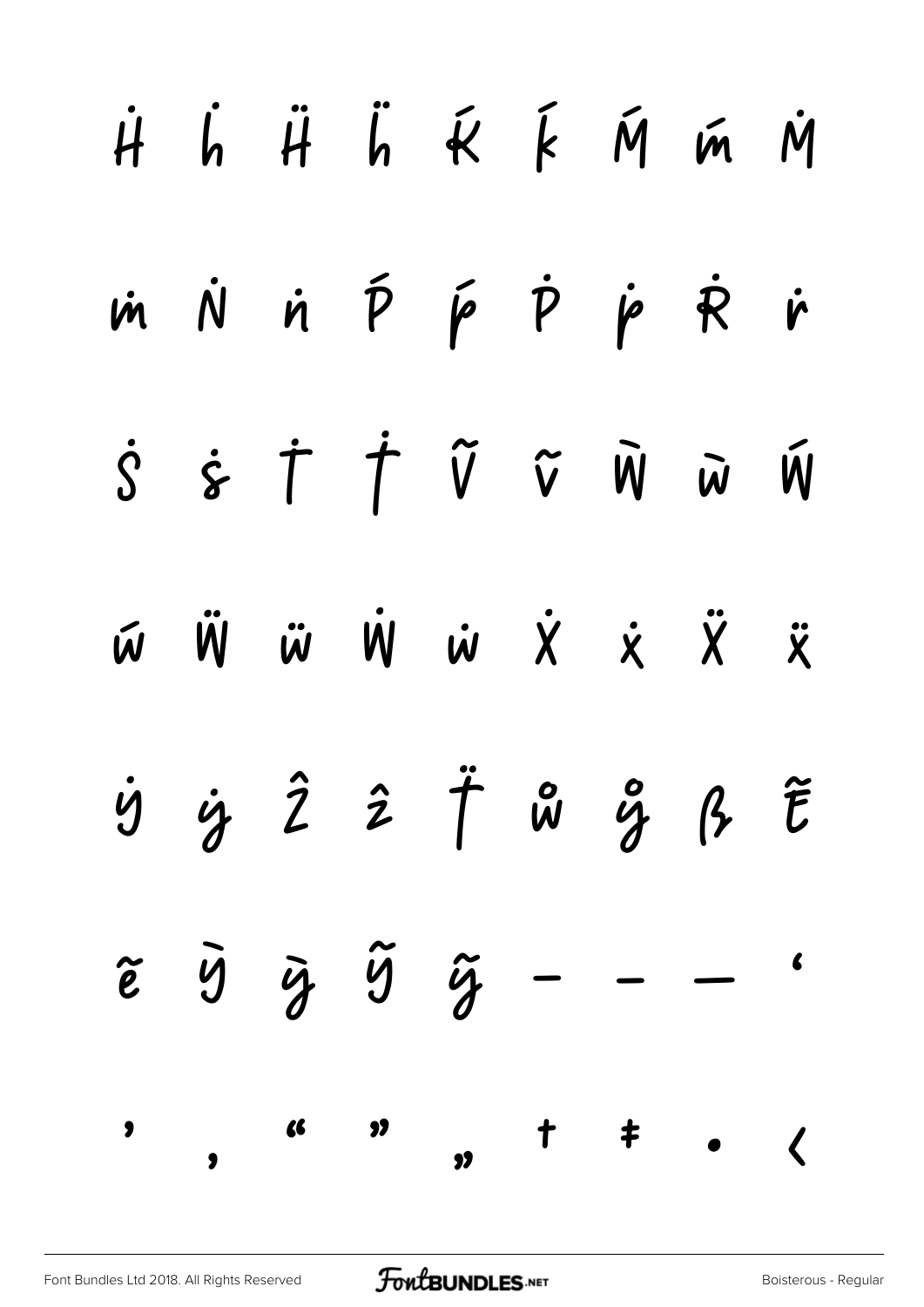$>$   $\rlap/v$   $\qquad$   $\qquad$   $\qquad$   $\qquad$   $\qquad$   $\qquad$   $\qquad$   $\qquad$   $\qquad$   $\qquad$   $\qquad$   $\qquad$   $\qquad$   $\qquad$   $\qquad$   $\qquad$   $\qquad$   $\qquad$   $\qquad$   $\qquad$   $\qquad$   $\qquad$   $\qquad$   $\qquad$   $\qquad$   $\qquad$   $\qquad$   $\qquad$   $\qquad$   $\qquad$   $\qquad$   $\qquad$   $\qquad$   $\qquad$   $\qquad$   $\cdot$  al all am an an am as ass at att ay  $b$  bb  $b$  bl  $b$   $\uparrow$  b  $\uparrow$   $\alpha$  or of dd dr ea eb ed ee eer eg eh ej ej ek el ellemen ev ep eq et evr es ess et ett eu ev ew ex eg ff fi ft gg gl h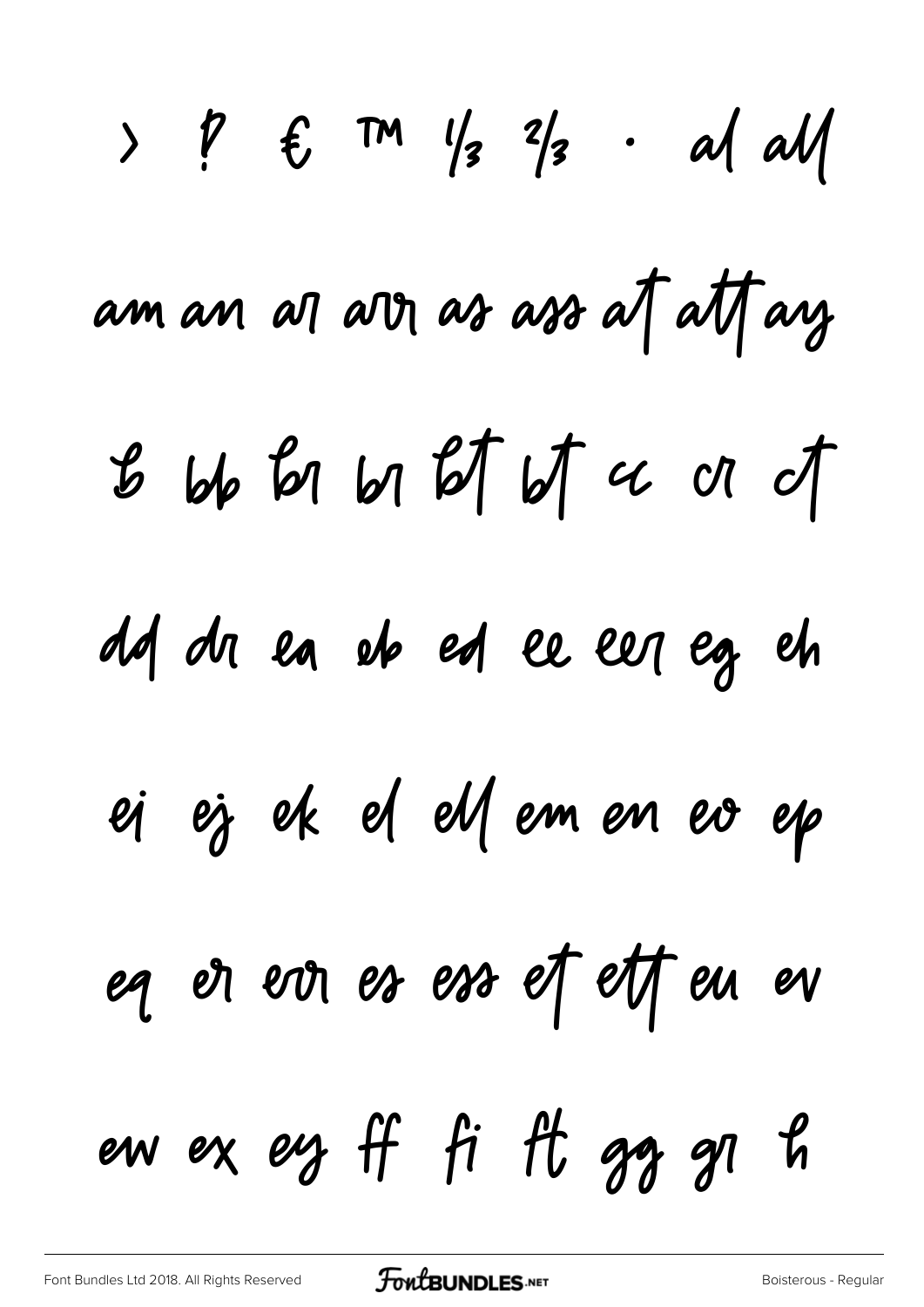